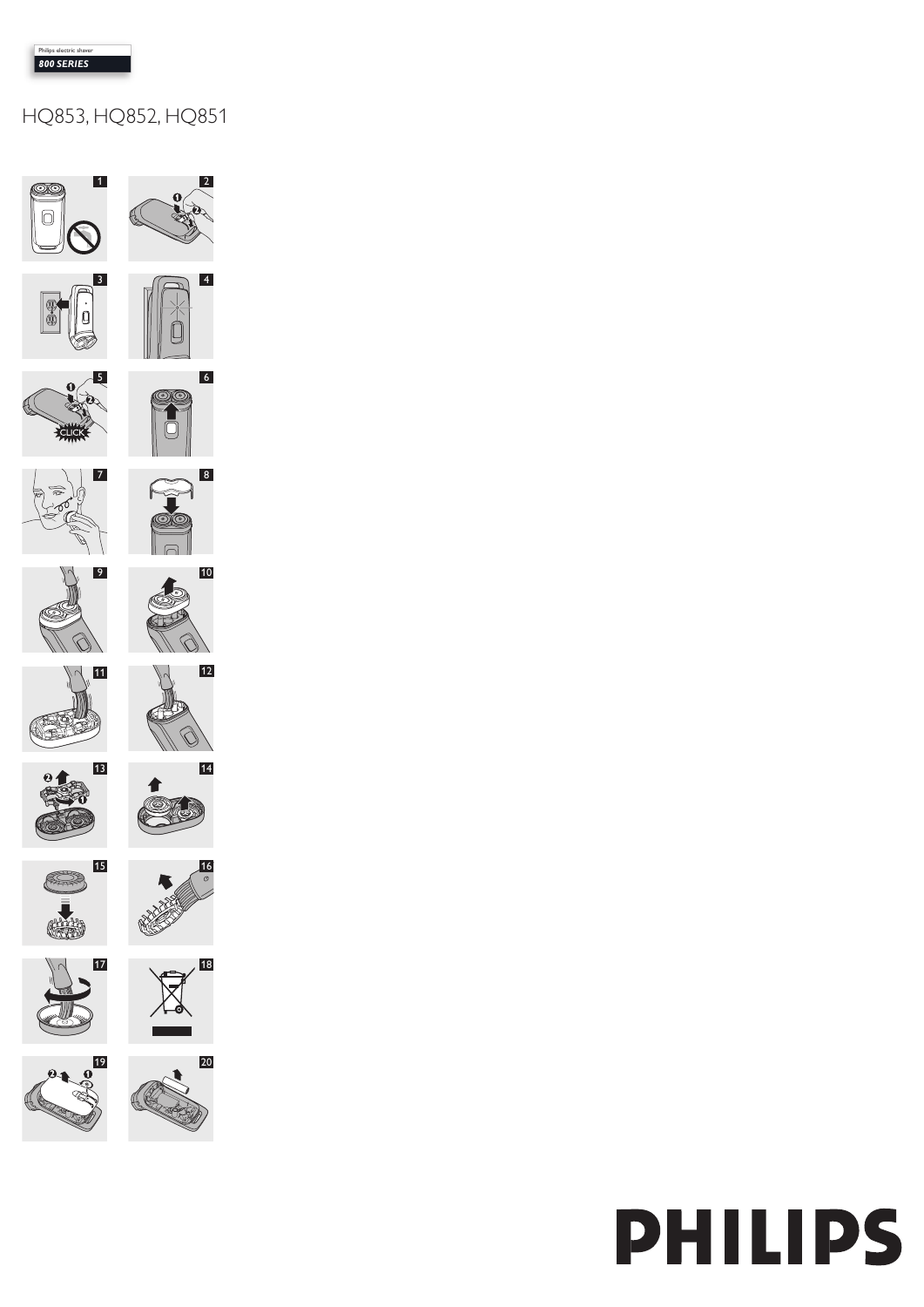# **English**

#### **Introduction**

Congratulations on your purchase and welcome to Philips! To fully benefit from the support that Philips offers, register your product at www.philips.com/welcome.

#### **Important**

Read this user manual carefully before you use the appliance and save it for future reference.

#### **Warning**

-

- This appliance is not intended for use by persons (including children) with reduced physical, sensory or mental capabilities, or lack of experience and knowledge, unless they have been given supervision or instruction concerning use of the appliance by a person responsible for their safety.
- Children should be supervised to ensure that they do not play with the appliance. -

#### **Caution**

- Use and store the appliance at a temperature between 5°C and 35°C. -
- This shaver is not waterproof and cannot be cleaned under the tap. Keep the shaver dry (Fig. 1). -

#### **Compliance with standards**

This Philips appliance complies with all standards regarding electromagnetic fields (EMF). If handled properly and according to the instructions in this user manual, the appliance is safe to use based on scientific evidence available today. -

#### **Charging**

When you charge the shaver for the first time or after a long period of disuse, let it charge continuously for 12 hours. Charging normally takes approx. 8 hours. Charge the appliance when the motor stops or starts running slower.

When the shaver is fully charged, it has a shaving time of up to 30 minutes.

Do not leave the appliance connected to the mains for more than 24 hours.

- 1 Make sure the appliance is switched off when you start to charge it.
- 2 Fold out the slide pin unit ('click') (Fig. 2).
- 3 Insert the slide pin unit into the wall socket (Fig. 3). The charging light goes on to indicate that the appliance is charging (Fig. 4). ,
- After charging, remove the shaver from the wall socket
- 5 Press the release button (1) and fold the slide pin unit back into the appliance (2) ('click') (Fig. 5). **Using the appliance**
- 1 Remove the protection cap.
- 2 Push the on/off slide upwards to switch on the shaver (Fig. 6).
- **3** Move the shaving heads quickly over your skin. Make both straight and circular movements (Fig. 7).

*Note: Shaving on a dry face gives the best results.*

*Note: Your skin may need 2 or 3 weeks to get accustomed to the Philips shaving system.*

- **4** Push the on/off slide downwards to switch off the shaver.
- 5 Put the protection cap on the shaver to prevent damage to the shaving heads (Fig. 8).

**Cleaning and maintenance**

Regular cleaning guarantees better shaving performance.

## **Every week: shaving unit and hair chamber**

- 1 Switch off the shaver.
- 2 Brush the outside of the shaving unit with the brush supplied (Fig. 9).
- **3** Pull the shaving unit off the shaver (Fig. 10).
- **4** Brush the inside of the shaving unit (Fig. 11).
- 5 Brush the hair chamber (Fig. 12).

6 Put the shaving unit back onto the shaver.

#### **Every two months: shaving heads**

*Note: Do not use cleaning agents or alcohol to clean the shaving heads. Only use the HQ110 Shaving Head Cleaning Spray.* 

- 1 Switch off the shaver.
- 2 Pull the shaving unit off the shaver (Fig. 10).
- **3** Turn the wheel anticlockwise (1) and remove the retaining frame (2) (Fig. 13).
- 4 Remove the shaving heads from the shaving unit one by one (Fig. 14).

*Note: Do not clean more than one cutter and guard at a time, since they are all matching sets. If you accidentally mix up the cutters and guards, it may take several weeks before optimal shaving performance is restored.*

- Remove the cutter from the guard (Fig. 15).
- 6 Clean the cutter with the short-bristled side of the brush (Fig. 16).
- 7 Brush the guard (Fig. 17).
- 8 Put the shaving heads back into the shaving unit.
- 9 Put the retaining frame back into the shaving unit and turn the wheel clockwise.
- 10 Put the shaving unit back onto the shaver.

*Tip: For optimal shaving performance, we advise you to lubricate the shaving heads with a drop of sewing machine oil every six months.*

#### **Storage**

Put the protection cap on the shaver after use to prevent damage to the shaving heads (Fig. 8). -

**Replacement**

Replace the shaving heads every two years for optimal shaving results.

Replace damaged or worn shaving heads with HQ4+ Philips Micro+ Lift & Cut Shaving Heads.

- 1 Switch off the shaver.
- 2 Pull the shaving unit off the shaver (Fig. 10).
- **3** Turn the wheel anticlockwise (1) and remove the retaining frame (2) (Fig. 13).
- 4 Remove the shaving heads from the shaving unit and replace them with new ones (Fig. 14).
- 5 Put the retaining frame back into the shaving unit and turn the wheel clockwise.
- 6 Put the shaving unit back onto the shaver.

The following accessories are available:

HQ4+ Philips Micro+ Lift & Cut Shaving Heads HQ110 Philips Shaving Head Cleaning Spray (not available in some countries) - -

#### **Environment**

-

-

**Accessories**

Do not throw away the appliance with the normal household waste at the end of its life, but hand it in at an official collection point for recycling. By doing this, you help to preserve the environment (Fig. 18). Batteries contain substances that may pollute the environment. Do not throw away empty batteries with the normal household waste, but dispose of them at an official collection point for batteries. Always remove the rechargeable batteries before you discard and hand in the appliance at an official collection point.

#### **Disposal of the rechargeable battery**

Only remove the rechargeable battery when it is completely empty.

- 1 Make sure the appliance is disconnected.
- 2 Let the shaver run until it stops, undo the screw on the back of the shaver (1) and lift the back panel off the shaver (2) (Fig. 19).
- **3** Remove the rechargeable battery (Fig. 20).

Do not connect the shaver to the mains again after the battery has been removed.

#### **Guarantee & service**

If you need information or if you have a problem, please visit the Philips website at www.philips.com or contact the Philips Customer Care Centre in your country (you find its phone number in the worldwide guarantee leaflet). If there is no Customer Care Centre in your country, go to your local Philips dealer or contact the Service Department of Philips Domestic Appliances and Personal Care BV.

#### **Guarantee restrictions**

The shaving heads (cutters and guards) are not covered by the terms of the international guarantee because they are subject to wear.

#### **Troubleshooting**

|  | Problem                                                         | Solution                                                                                                                                                          |
|--|-----------------------------------------------------------------|-------------------------------------------------------------------------------------------------------------------------------------------------------------------|
|  | The<br>shaver<br>does not<br>shave as<br>well as it<br>used to. | You may not have cleaned the appliance<br>properly. Clean the shaving heads<br>thoroughly (see chapter 'Cleaning and<br>maintenance').                            |
|  |                                                                 | Long hairs may be obstructing the shaving<br>heads. Clean the cutters and guards<br>properly with the brush supplied (see<br>chapter 'Cleaning and maintenance'). |

The shaving heads may be damaged or worn. Replace the shaving heads (see chapter 'Replacement').

The batteries may be running low. Recharge the shaver (see chapter 'Charging').

The shaver does not switch on when I push the .<br>on/off slide The batteries may be empty. Recharge the shaver (see chapter 'Charging').

upwards.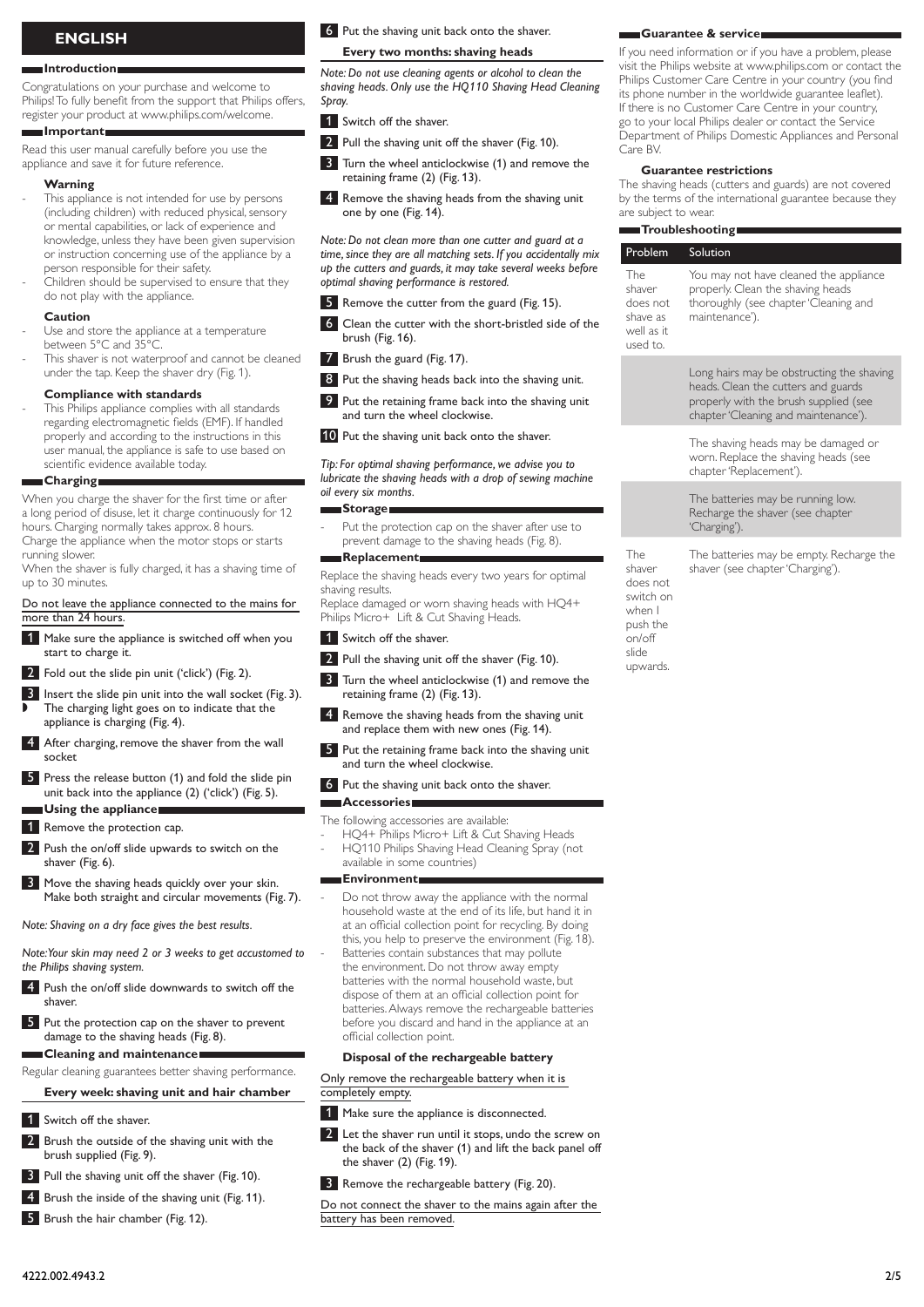# **ภาษาไทย**

#### **บทนำ**

ขอแสดงความยินดีที่คุณสั่งซื้อและยินดีต้อนรับสู่ผลิตภัณฑ์ของ Philips! เพื่อให้คุณได้ รับประโยชนอยางเต็มที่จาก บริการที่ Philips มอบให โปรดลงทะเบียนผลิตภัณฑของคุณที่ www.philips.

#### com/welcome **ขอควรจำ**

ควรอานคมืออยางละเอียดกอนใชงานและเก็บไวเพื่อใชอางอิงใน ครั้งตอไป

#### **คำเตือน**

- ไมควรใหบุคคล (รวมทั้งเด็กเล็ก) ที่มีสภาพรางกายไม แข็งแรงหรือสภาพจิตใจไมปกติ หรือขาดประสบการณ และความรความเขาใจ นำอุปกรณนี้ไปใชงาน เวนแตจะ อยในการควบคุมดูแลหรือไดรับคำแนะนำในการใชงาน โดยผที่รับผิดชอบในดานความปลอดภัย -
- เด็กเล็กควรไดรับการดูแลเพื่อปองกันไมใหเด็กนำ อุปกรณนี้ไปเลน -

# **ขอควรระวัง**

- ใช้และจัดเก็บเครื่องโกนหนวดไว้ที่อุณหภูมิระหว่าง 5°C และ 35°C -
- ควรใชงานและเก็บในที่แหง เนื่องจากเครื่องโกนหนวด ร่นนี้ไม่สามารถกันน้ำและล้างทำความสะอาดด้วยน้ำ ประปาได (รูปที่ 1) -

#### **ความสอดคลองกับมาตรฐาน**

ผลิตภัณฑของฟลิปสไดมาตรฐานดานคลื่นแมเหล็ก ไฟฟา (EMF) หากมีการใชงานอยางเหมาะสมและสอด คล้องกับคำแนะนำในค่มือนี้ คุณสามารถใช้ผลิตภัณฑ์ ไดอยางปลอดภัยตามขอพิสูจนทางวิทยาศาสตรในปจจุบัน -

#### **การชารแบตเตอรี่**

ในการชารจไฟครั้งแรกหรือหลังจากที่ไมไดใชงานเครื่องโกนหนวดเปนเวลานานควรชารจไฟทิ้งไวตอ เนื่องนาน 12 ชั่วโมง

ปกติเวลาชารจไฟจะใชเวลาประมาณ 8 ชั่วโมง ชารจเครื่องโกนหนวดเมื่อมอเตอรหยุด ทำงานหรือเริ่มทำงานชาลง

เมื่อชารจไฟจนเต็มเรียบรอยแลว สามารถใชงานเครื่องโกนหนวดแบบไรสายไดนานถึง 30 นาที

หามเชื่อมตอเครื่องโกนหนวดเขากับสายไฟหลัก

# นานเกิน 24 ชั่วโมง

1 กอนทำการชารจไฟ ตรวจดูใหแนใจวาปดสวิตช เครื่องเรียบรอยแลว

2 เปดขาเสียบออกมา (เสียงดัง 'คลิก') (รูปที่ 2)

- 3 เสียบปลั๊กเขาไปในเตารับ (รูปที่ 3)
- สัญญาณไฟจะสวางขึ้น เพื่อแสดงใหทราบวาเครื่อง กำลังชาร์จไฟอยู่ (รูปที่ 4) ,

่ ถอดเครื่องโกนหนวดออกจากเต้าเสียบ หลังจาก ชาร์จเสร็จแล้ว

5 กดปุ่มปลดล็อค (1) แลวพับขาเสียบกลับเขาไปในตัวเครื่อง (2) (เสียงดัง 'คลิก') (รูปที่ 5) ∎การใช้งาน**เ** 

 $\overline{1}$  ถอดฝาครอบป้องกับออก

- ่ 2 เลื่อนสวิตช์เปิด/ปิดไปด้านหน้าเพื่อเปิดใช้งาน (รูปที่ 6)
- 3 เคลื่อนหัวโกนไปตามผิวหนัง ทั้งในแนวตรงและวน ไปมาอยางรวดเร็ว ( รูปที่ 7)

*หมายเหตุ: ใชโกนหนวดขณะผิวแหงจะไดผลดีที่สุด*

*หมายเหตุ: อาจตองใชเวลา 2 หรือ 3 สัปดาห เพื่อให ผิวหนังชินกับระบบการทำงานของเครื่องโกนหนวด Philips*

4 เลื่อนสวิตชเปด/ปดไปดานหลังเพื่อปดการทำงาน

5 ปดฝาครอบหัวโกนลงบนเครื่องโกนหนวดทุกครั้ง เพื่อปองกันไมใหหัวโ กนชำรุด (รูปที่ 8)

**การทำความสะอาดและการบำรุงรักษา**

ควรทำความสะอาดอยางสมเสมอ เพื่อใหการใชงานเปนไปอยาง มีประสิทธิภาพ

#### **ทุกสัปดาห: อุปกรณในการโกนหนวดและ** ู<br>ช่องเก็บเศษหน*า*ด

- 1 ปดสวิตซเครื่องโกนหนวด
- 2 ทำความสะอาดดานนอกของหัวโกนดวยแปรงที่จัดมาให (รูปที่ 9)
- 3 ดึงชุดหัวโกนออกจากเครื่องโกนหนวด (รูปที่ 10)
- 4 ทำความสะอาดภายในชุดหัวโกน (รูปที่ 11)
- 5 ทำความสะอาดชองเก็บเศษหนวด (รูปที่ 12)
- 6 ประกอบชุดอุปกรณโกนหนวดกลับเขาที่เดิม
	- **ทุกๆ 2 เดือน: หัวโกน**

*หมายเหตุ: ไมควรใชนยาหรือแอลกอฮอลทำความ สะอาดหัวโกน ควรใชสเปรยนยาทำความสะอาด หัวโกนรน HQ110 เทานั้น* 



2 ดึงชุดหัวโกนออกจากเครื่องโกนหนวด (รูปที่ 10)

3 หมุนเฟองทวนเข็มนาฬิกา (1) และเลื่อนโครงยึด (2) ออก (รูปที่ 13)

 $\overline{\phantom{a}4\phantom{a}}$  ถอดหัวโกนออกจากชุดหัวโกนทีละชุด (รูปที่ 14)

# *หมายเหตุ: หามลางใบมีดและฝาครอบมากกวาหนึ่ง ชุดในเวลาเดียวกัน เพราะแตละชุดจัดเตรียมมาใหเขาชุดกัน ในกรณีที่เกิดการ*

# *สับเปลี่ยนโดยบังเอิญ อาจตองใชเวลา 2-3 สัปดาห เพื่อใหเครื่องโกนหนวด ปรับสภาพการทำงานใหเขากับชุดใบมีดนั้นๆ ไดดีดังเดิม*

- 5 ถอดใบมีดออกจากฝาครอบ (รูปที่ 15)
- 6 ใชแปรงดานที่สั้นปดทำความสะอาดใบมีด (รูปที่ 16)
- 7 ใชแปรงปดทำความสะอาดฝาครอบ (รูปที่ 17)
- 8 ประกอบหัวโกนเข้ากับชุดหัวโกนตามเดิม
- 9 ประกอบโครงยึดกลับเขาไปในชุดหัวโกนแลว หมุนเฟองตามเข็มนาฬิกา
- 10 ประกอบชุดอุปกรณโกนหนวดกลับเขาที่เดิม

#### *เคล็ดลับ: เพื่อประสิทธิภาพการโกนหนวดที่ดี ควรหยด นมันจักรลงบนหัวโกนทุกๆ หกเดือน*

# **การจัดเก็บ**

ปดฝาครอบหัวโกนลงบนเครื่องโกนหนวดหลังเลิก ใช้งานทกครั้ง เพื่อป้องกันไม่ให้หัวโกนชารุด (รูปที่ 8) -

#### **การเปลี่ยนอะไหล**

ควรเปลี่ยนชุดหัวโกนทุกๆ 2 ป เพื่อการโกนหนวดอยางมี

#### ประสิทธิภาพ

เปลี่ยนชุดหัวโกนที่ชำรุดหรือสึกหรอด้วยชุดหัวโกน Philips รุ่น HQ4+ หัวโกนระบบ Lift & Cut รน Micro+

- 1 ปดเครื่องโกนหนวด
- 2 ดึงชุดหัวโกนออกจากเครื่องโกนหนวด (รูปที่ 10)
- $\overline{\phantom{a}3\phantom{a}}$ หมนเฟืองทวนเข็มนาฬิกา (1) และเลื่อนโครงยึด (2) ออก (รูปที่ 13)
- 4 ถอดหัวโกนออกจากชุดหัวโกนแลวแทนที่ดวย อันใหม่ (รูปที่ 14)
- 5 ประกอบโครงยึดกลับเขาไปในชุดหัวโกนแลว หมุนเฟองตามเข็มนาฬิกา
- 6 ประกอบชุดอุปกรณโกนหนวดกลับเขาที่เดิม

#### **| อ**ุปกรณ์เสริม | อุปกรณเสริมที่วางจำหนายแลว:

ชุดหัวโกน Philips รน HQ4+ หัวโกนระบบ Lift & Cut รน Micro+ สเปรยนยาทำความสะอาดหัวโกน Philips รน HQ110 (ไมมีจำหนายในบา - -

#### ∎สภาพแวดล้อม∎

งประเทศ)

-

- หามทิ้งเครื่องรวมกับขยะในครัวเรือนทั่วไป เมื่อหมด อายุการใชงานแลว ควรทิ้งลงในถังขยะสำหรับนำ กลับไปใชใหมได (รีไซเคิล) เพื่อชวยรักษาสภาวะ สิ่งแวดลอมที่ดี (รูปที่ 18) ภายในแบตเตอรี่อาจประกอบดวยสารที่เปนพิษตอ
- สิ่งแวดล้อม ห้ามทิ้งแบตเตอรี่ที่หมดแล้วรามกับขยะ จากครัวเรือนทั่วไป ควรสงไปยังศูนยรวบรวมแบตเตอรี่ ที่ทิ้งแล้วของทางการ โดยถอดแบตเตอรี่ที่ชาร์จได้ออก ก่อนทิ้ง แล้วส่งเครื่องให้กับศูนย์รวบรวมของทางการ -

#### **การทิ้งแบตเตอรี่ที่ชารจใหมได**

- ควรถอดแบตเตอรี่ที่ชารจใหมไดออก เมื่อประจุไฟฟา หมดแลวเทานั้น
- $\blacksquare$  ควรถอดปลั๊กไฟออกก่อน
- 2 เปดเครื่องโกนหนวดใหทำงานจนกวาเครื่องจะหยุด ไขสกรูที่ดานหลังเครื่อง (1) แลวถอดแผงดานหลัง เครื่องออก (2) (รูปที่ 19)
- $\overline{\phantom{a}3\phantom{a}}$  ถอดแบตเตอรี่ที่ชาร์จใหม่ได้ออก (รูปที่ 20)

#### หลังจากที่ถอดแบตเตอรี่ออกแลว ไมควรตอสายไฟ เขากับเครื่องโกนหนวดอีก

#### **การรับประกันและการบริการ**

- หากคุณมีปัญหาหรือต้องการทราบข้อมูล โปรดเข้าชมเว็บไซต์ ของฟิลิปส์ได้ที่ www. philips.com หรือติดตอศูนยบริการดูแล ลูกคาของบริษัทฟลิปสในประเทศของคุณ (หมายเลขโทรศัพทของ
- ศูนยบริการฯ อยในเอกสารแผนพับเกี่ยวกับการรับประกันทั่วโลก) หากในประเทศของคุณไ มมีศูนย์บริการ โปรดติดต่อตัวแทน
- ้งแม่งู้ แย้ ยังการ จะยังการการการแรกของบริษัท<br>จำหน่ายผลิตภัณฑ์ของบริษัทฟิลิปส์ในประเทศ หรือติดต่อแผนก
- บริการของบริษัท Philips Domestic Appliances and Personal Care BV

### **ขอจำกัดการรับประกัน**

หัวโกน (ใบมีดและฝาครอบ) ไมอยในเงื่อนไขการรับ ประกันทั่วโลก เนื่องจากเปนสินคาที่ตองสึกหรอตามปกติเนื่องจาก การใช้งาน

| ██ การแก้ปัญหา                                                      |                                                                                                                                             |  |
|---------------------------------------------------------------------|---------------------------------------------------------------------------------------------------------------------------------------------|--|
| ปัญหา                                                               | <u>การแก้ปัญหา</u>                                                                                                                          |  |
| เครื่องโกนหนวด<br>ทำงานได้ไม่ดี<br>เท่าเดิม                         | คุณอาจทำความสะอาดไม่ดีพอ ควรทำความสะอาดหัวโกนใ<br>ห้ทั่วถึง (ดูได้จากบท การทำความสะอาดและการบำรุงรักษา')                                    |  |
|                                                                     | อาจมีเศษหนวดขนาดยาวติดอยู่ใน<br>หัวโกน ทำความสะอาดใบมีดและ<br>ฝาครอบด้วยแปรง<br>ที่จัดมาให้<br>(ดูได้จากบท หารทำความสะอาดและการบำรุงรักษา') |  |
|                                                                     | หัวโกนอาจชารุดหรือเสียหาย ให้เปลี่ยนหัวโกน<br>(ดูได้จากบท 'การเปลี่ยนอะไหล่')                                                               |  |
|                                                                     | แบตเตอรี่ใกล้หมด ให้ชาร์จเครื่อง โกนหนวดใหม่<br>(ดูได้จากบท 'การชาร์จแบตเตอรี่)                                                             |  |
| เครื่องโกนหนวด<br>ไม่ทำงาน<br>เมื่อเลื่อนปุ่มเปิด/<br>ปิดไปด้านหน้า | แบตเตอรี่หมด ให้ชาร์จเครื่อง<br>โกนหนวดใหม่<br>(ดูได้จากบท 'การชาร์จแบตเตอรี่)                                                              |  |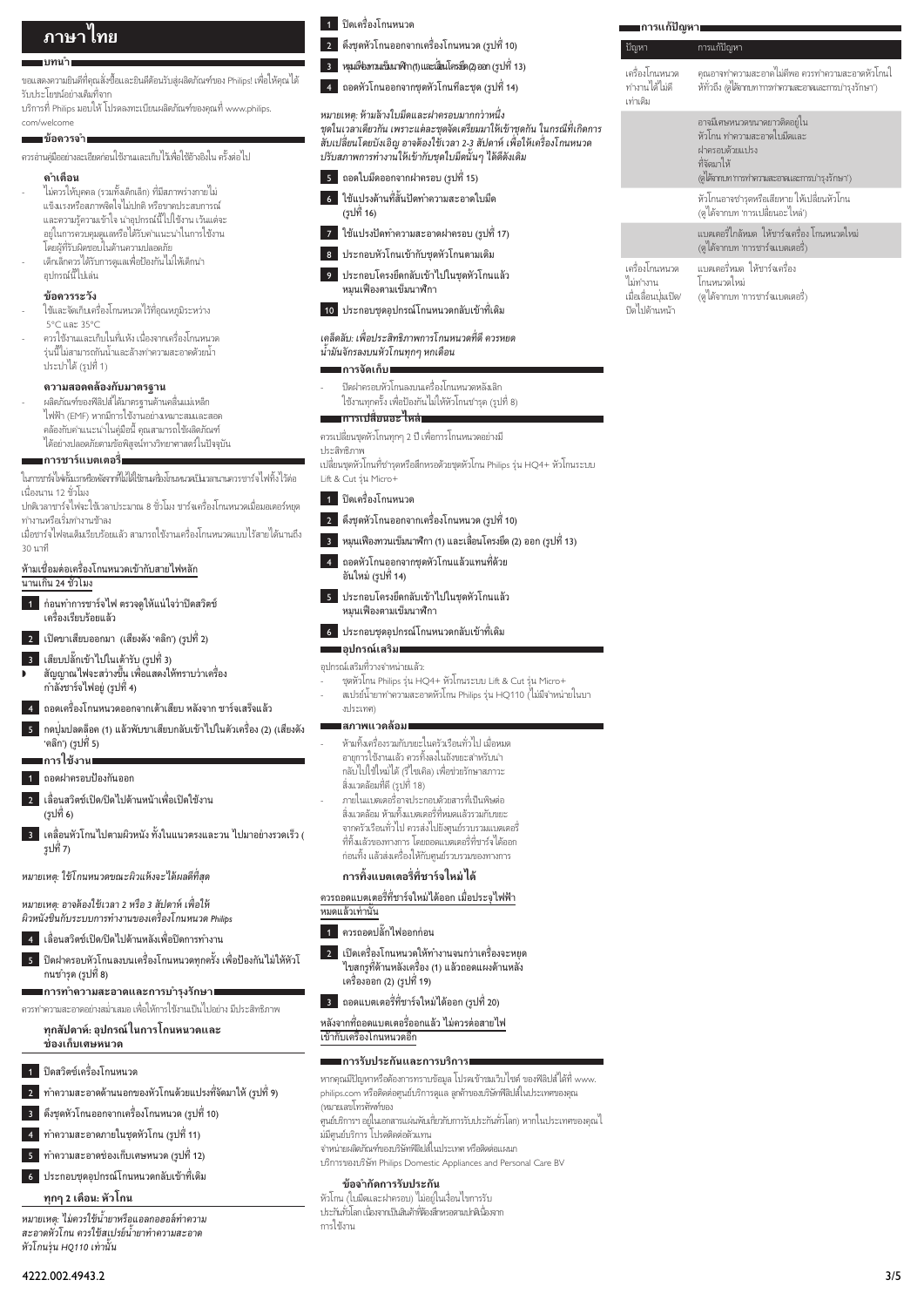# **한국어**

#### **■제품 소개**■

필립스 제품을 구입해 주셔서 감사합니다! 필립 스가 드리는 지원 혜택을 받으실 수 있도록 www. philips.com/welcome에서 제품을 등록하십시오.

#### **중요사항 The State**

본 제품을 사용하기 전에 이 사용 설명서를 주의 깊 게 읽고 나중에 참조할 수 있도록 잘 보관하십시오.

- **경고**
- **)**<br>신체적인 감각 및 정신적인 능력이 떨어지거나 경험과 지식이 풍부하지 않은 사용자(어린이 포함)는 혼자 제품을 사용하지 말고 제품 사용 과 관련하여 안전에 책임 질 수 있도록 지시사 항을 충분히 숙지한 사람의 도움을 받으십시오. 어린이가 제품을 가지고 놀지 못하도록 지도해 - -
- **주의**
- 제품은 5°C 35°C 사이의 온도에서 사용 및 보관하는 것이 적합합니다. -
- 이 면도기는 방수 제품이 아니므로 물 세척이 불가능합니다. 면도기에 물이 닿지 않도록 주의 하십시오 (그림 1). -

#### **기준 지원**

주십시오.

이 필립스 제품은 EMF(전자기장)와 관련된 모 든 기준을 준수합니다. 이 사용 설명서의 지침 에 따라 적절하게 취급할 경우 이 제품은 안전 하게 사용할 수 있으며 이는 현재까지의 과학적 증거에 근거하고 있습니다. -

▅▅ 충전■ 구입 후 면도기를 처음 충전하거나, 오랫동안 사

용하지 않았을 때는 12시간동안 계속해서 충전하 십시오. 충전에는 일반적으로 약 8시간이 소요됩 니다.

모터가 정지하거나 속도가 느려지기 시작하면 제품 을 충전하십시오.

배터리를 완전히 충전하면 최대 30분간 면도를 할 수 있습니다.

제품이 전원에 연결된 상태로 24시간 이상 방치하 지 마십시오.

- 1 충전을 시작할 때 제품의 전원이 꺼져 있는지 확인하십시오.
- 2 슬라이드 핀 유닛을 펴십시오('딸각' 소리가 남) (그림 2).
- 3 슬라이드 핀 유닛을 벽면 콘센트에 꽂으십시 오 (그림 3).
- 충전하는 동안에는 충전 표시등이 켜집니 다 (그림 4). ,
- 4 충전이 완료되면 면도기를 벽면 콘센트에서 빼 십시오.
- $\overline{\phantom{a}}$  (1)열림 버튼을 누르고 (2)슬라이드 핀 유닛을<br>다시 제품에 접어 넣으십시오('딸각' 소리가 다시 제품에 접어 넣으십시오('딸각' 남) (그림 5). **제품 사용**

 $1$  보호용 캡을 제거하십시오.

- 2 면도기의 전원을 켜려면 전원 슬라이드를 앞으 로 미십시오 (그림 6).
- 3 쉐이빙 헤드를 피부에 대고 직선 또는 원을 그 리듯이 고루 문지르십시오 (그림 7).

참고: 피부가 건조한 상태에서 사용하시면 면도가 더 잘 됩니다.

- 참고: 필립스 면도 시스템에 피부가 익숙해지려면 약 2-3주 정도 걸립니다.
- 4 면도기의 전원을 끄려면 전원 슬라이드를 뒤로 미십시오.
- 5 쉐이빙 헤드가 손상되지 않도록 보호용 캡을 씌 우십시오 (그림 8).

#### **청소 및 유지관리**

면도기를 정기적으로 청소하면 더 좋은 면도 효과 를 얻을 수 있습니다.

#### **매주: 쉐이빙유닛과 수염받이**

- 1 면도기를 끄십시오.
- 2 쉐이빙 유닛의 외부를 제품과 함께 제공된 브러 시로 청소하십시오 (그림 9).

3 쉐이빙 유닛을 밀어 면도기에서 분리하십시 오 (그림 10).

- 4 쉐이빙유닛의 내부를 브러시로 청소하십시 오 (그림 11).
- 5 브러시로 수염받이를 청소하십시오 (그림 12).
- 6 쉐이빙유닛을 다시 면도기에 결합하십시오.

#### **매 2개월: 쉐이빙 헤드**

참고: 쉐이빙 헤드를 청소할 때 세제나 알콜을 사용 하지 마십시오. HQ110 쉐이빙 헤드 클리닝 스프레 이만을 사용하십시오.

1 면도기를 끄십시오.

- 2 쉐이빙 유닛을 밀어 면도기에서 분리하십시 오 (그림 10).
- 3 잠금 장치를 시계 반대 방향으로 돌린 다음(1) 지지대를 꺼내십시오(2) (그림 13).
- 4 쉐이빙 유닛에서 쉐이빙 헤드를 한개씩 꺼내십 시오 (그림 14).

참고: 쉐이빙 헤드는 안쪽날과 바깥날이 한 조로 이 마되어 있으므로 섞이지 않도록 한 조씩 청소하십 시오. 만일 안쪽날과 바깥날의 조합이 섞이게 되면, 면도 성능이 정상으로 돌아오기까지 몇 주가 걸릴 수도 있습니다.

- 5 보호대에서 커터를 꺼내십시오 (그림 15).
- 6 브러시의 짧은 면으로 안쪽날을 청소하십시 오 (그림 16).
- 7 바깥날을 청소하십시오 (그림 17).
- 8 쉐이빙 헤드를 쉐이빙 유닛에 다시 넣으십시 오.
- 9 지지대를 쉐이빙 유닛에 놓고, 시계방향으로 돌려서 지지대를 고정하십시오.
- 10 쉐이빙유닛을 다시 면도기에 결합하십시오.

도움말: 최적의 성능을 유지하기 위해서는 6개월 한 번씩 쉐이빙 헤드에 재봉틀용 기름을 몇 방울 ; 주는 것이 좋습니다. ■보관■

- 쉐이빙 헤드가 손상되지 않도록 사용 후에는 호용 캡을 씌우십시오 (그림 8). **교체**
- 최상의 면도 효과를 얻으려면 2년에 한 번씩 쉐이 빙 헤드를 교체하십시오.

손상되거나 마모된 쉐이빙 헤드는 HQ4+ Philips Micro+ 리프트 앤 컷 쉐이빙 헤드로 교체하십시오.

 $1$  면도기를 끄십시오.

-

п

- 2 쉐이빙 유닛을 밀어 면도기에서 분리하십시 오 (그림 10).
- $3$  잠금 장치를 시계 반대 방향으로 돌린 다음(1) 지지대를 꺼내십시오(2) (그림 13).
- 4 쉐이빙유닛에서 쉐이빙 헤드를 꺼내고 새 것으 로 교체하십시오 (그림 14).
- 5 지지대를 쉐이빙 유닛에 놓고, 시계방향으로 돌려서 지지대를 고정하십시오.

#### 6 쉐이빙유닛을 다시 면도기에 결합하십시오. ▅▅▅액세서리▅

다음과 같은 액세서리를 별도로 판매하고 있습니 다.

- HQ4+ Philips Micro+ 리프트 앤 컷 쉐이빙 헤 드
- HQ110 필립스 쉐이빙 헤드 클리닝 스프레이 (일부 국가에서는 사용할 수 없음)
- 수명이 다 된 제품은 일반 가정용 쓰레기와 함 께 버리지 마시고 지정된 재활용 수거 장소에 버리십시오. 이런 방법으로 환경 보호에 동참하 .<br>실 수 있습니다 (그림 18) -
- 배터리는 환경 오염 물질을 포함하고 있습니다. 배터리는 일반 가정용 쓰레기와 함께 버리지 마 시고 지정된 배터리 분리 수거함에 버리십시오. 제품을 버리기 전에 항상 충전식 배터리를 분리 하여 지정된 수거함에 버려 주십시오.

#### **충전식 배터리 폐기**

**환경**

- -

-

충전식 배터리를 완전히 방전시킨 후에만 분리하 십시오.

- 1 전원 플러그가 분리되어 있는지 확인하십시오.
- 2 면도기가 멈출 때까지 켜놓은 후 (1)면도기 뒤 쪽의 나사를 돌려 (2)면도기 뒤쪽 패널을 분리 하십시오 (그림 19).
- 3 충전식 배터리를 분리하십시오 (그림 20).

배터리를 분리한 후에는 면도기를 전원에 연결하 지 마십시오.

#### **■품질 보증 및 서비스■**

보다 자세한 정보가 필요하시거나, 사용상의 문 제가 있을 경우에는 필립스전자 홈페이지(www. philips.co.kr)를 방문하시거나 필립스 고객 상담실 로 문의하십시오. 전국 서비스 센터 안내는 제품 보 증서를 참조하십시오. \*(주)필립스전자:(02)709- 1200 \*고객 상담실:(080)600-6600(수신자부담)

#### **보증 제한**

쉐이빙 헤드(안쪽날 및 바깥날)는 소모품이므로 보 증에 해당되지 않습니다.

|                            | ▅▅ 문제 해결!                                     |                                                                                                       |
|----------------------------|-----------------------------------------------|-------------------------------------------------------------------------------------------------------|
| 견                          | 문제점                                           | 해결책                                                                                                   |
| ₫,                         | 면도기가 예전<br>처럼 잘 작동<br>하지 않습니다.                | 제품을 제대로 청소하지 않았을<br>수 있습니다. 쉐이빙 헤드를 깨<br>끗이 세척하십시오('청소 및<br>유지관리'란 참조).                               |
|                            |                                               | 긴 체모가 쉐이빙 헤드에 걸렸<br>을 수 있습니다. 안쪽날과 바깥<br>날을 면도기와 함께 제공된 브<br>러시로 깨끗이 청소하십시오<br>('청소 및 유지관리'란 참<br>조). |
|                            |                                               | 쉐이빙 헤드가 손상되거나 마모<br>되었을 수 있습니다. 쉐이빙 헤<br>드를 교체하십시오('교체'라<br>참조)                                       |
| 게<br>Þ                     |                                               | 배터리의 전력이 부족한 것일<br>수 있습니다. 면도기를 충전하<br>십시오('충전'란 참조).                                                 |
| ÷,<br>÷.<br>a.             | 전원 슬라이드<br>를 위로 올려<br>도 면도기가<br>켜지지 않습<br>니다. | 배터리가 방전되었을 수 있습<br>니다. 면도기를 충전하십시오<br>('충전'란 참조).                                                     |
| $\overline{\phantom{a}}$ . | 제조번호 부여기준: 필 립스 전자 제품의                        | 제조번호 는 모두 4자리로 되어 있습니다.<br>앞의 두 자리는 연도를 의미합 니다. 나머                                                    |

지 뒤의 두 자리 는 색사된 주름 의미합니 지 뒤의 누 자리 는 생산된 수를 의미합니<br>다. 주는 1년을 52주로 나누어 순차적 으<br>로 구분합니다. —<br>(예: 0512 → 2005년 12번째 주에 생 산<br>0504 → 2005년 4번째 주 에 생산)